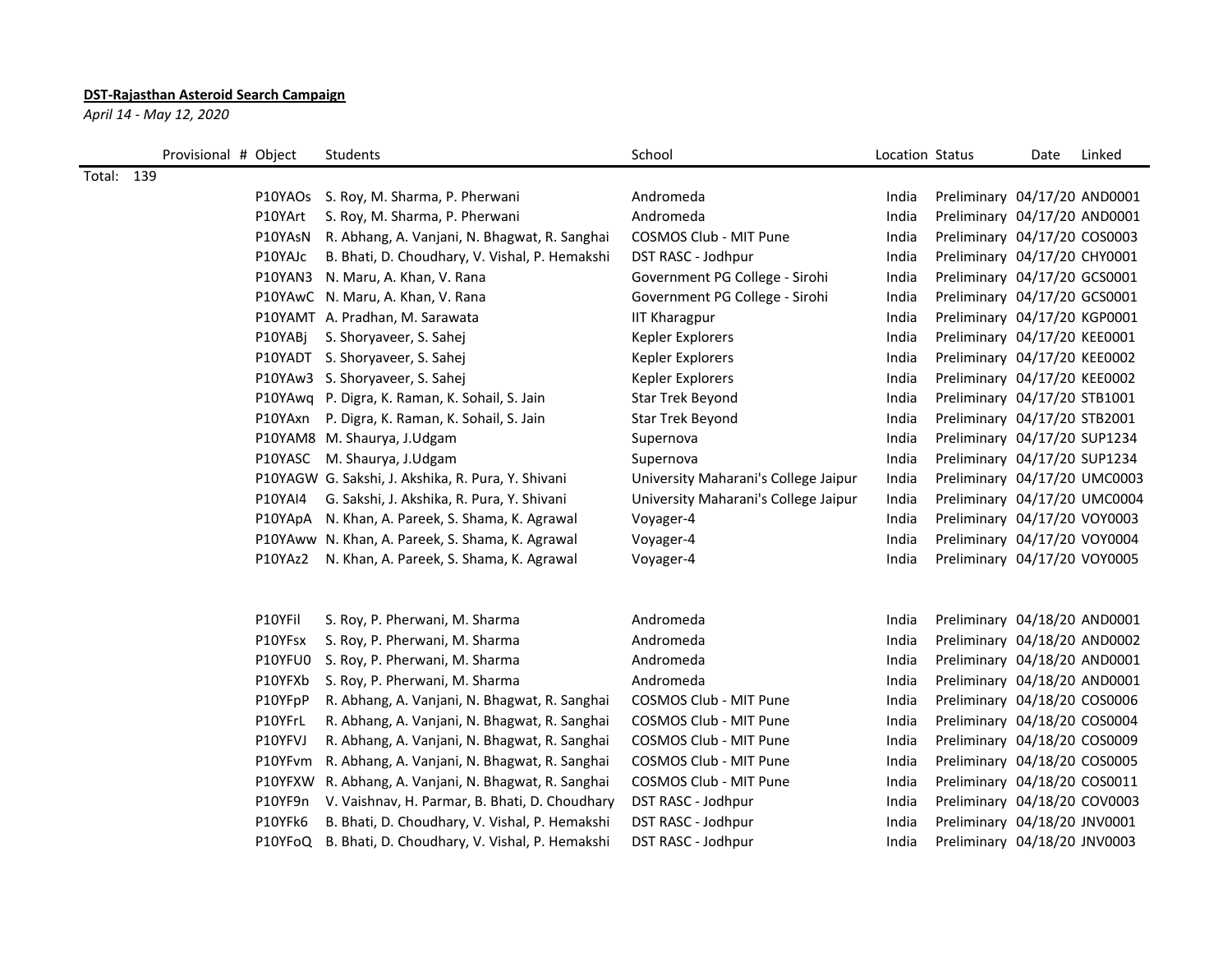| P10YFTF | V. Vaishnav, H. Parmar, B. Bhati, D. Choudhary | DST RASC - Jodhpur             | India | Preliminary 04/18/20 COV0004 |
|---------|------------------------------------------------|--------------------------------|-------|------------------------------|
| P10YFuO | B. Bhati, D. Choudhary, P. kumar               | DST RASC - Jodhpur             | India | Preliminary 04/18/20 CHY0022 |
| P10YFvR | B. Bhati, D. Choudhary, V. Vishal, P. Hemakshi | DST RASC - Jodhpur             | India | Preliminary 04/18/20 COV0005 |
| P10YFxq | B. Bhati, D. Choudhary, V. Vishal, P. Hemakshi | DST RASC - Jodhpur             | India | Preliminary 04/18/20 JNV0002 |
| P10YFyk | N. Maru, A. Khan, V. Rana                      | Government PG College - Sirohi | India | Preliminary 04/18/20 GCS0001 |
| P10YF8B | A. Pradhan, M. Sarawata                        | <b>IIT Kharagpur</b>           | India | Preliminary 04/18/20 KGP0002 |
| P10YFc1 | A. Pradhan, M. Sarawata                        | <b>IIT Kharagpur</b>           | India | Preliminary 04/18/20 KGP0001 |
| P10YFEC | A. Pradhan, M. Sarawata                        | <b>IIT Kharagpur</b>           | India | Preliminary 04/18/20 KGP0003 |
| P10YFIn | A. Pradhan, M. Sarawata                        | <b>IIT Kharagpur</b>           | India | Preliminary 04/18/20 KGP0001 |
| P10YFOP | A. Pradhan, M. Sarawata                        | <b>IIT Kharagpur</b>           | India | Preliminary 04/18/20 KGP0002 |
| P10YFpU | A. Pradhan, M. Sarawata                        | <b>IIT Kharagpur</b>           | India | Preliminary 04/18/20 KGP0001 |
| P10YFsn | A. Pradhan, M. Sarawata                        | <b>IIT Kharagpur</b>           | India | Preliminary 04/18/20 KGP0001 |
| P10YFJV | S. Shoryaveer, S. Sahej                        | Kepler Explorers               | India | Preliminary 04/18/20 KEE0001 |
| P10YFPB | H. Singh, Y. Jain, V. Singh, B. Jain           | Poornima Explorers             | India | Preliminary 04/18/20 POE0004 |
| P10YFrZ | H. Singh, Y. Jain, V. Singh, B. Jain           | Poornima Explorers             | India | Preliminary 04/18/20 POE0003 |
| P10YFAO | P. Digra, K. Raman                             | Star Trek Beyond               | India | Preliminary 04/18/20 STB1001 |
| P10YFB4 | P. Digra, K. Raman                             | Star Trek Beyond               | India | Preliminary 04/18/20 STB9001 |
| P10YFgz | P. Digra, K. Raman                             | <b>Star Trek Beyond</b>        | India | Preliminary 04/18/20 STB1002 |
|         | P10YFWR P. Digra, K. Raman, K. Sohail, S. Jain | Star Trek Beyond               | India | Preliminary 04/18/20 STB4001 |
| P10YES6 | M. Shaurya                                     | Supernova                      | India | Preliminary 04/18/20 ABC1234 |
| P10YFGA | K. Nadeem, P. Arnav, S. Shama, K. Agrawal      | Voyager-4                      | India | Preliminary 04/18/20 VOY0021 |
| P10YFIu | K. Nadeem, P. Arnav, S. Shama, K. Agrawal      | Voyager-4                      | India | Preliminary 04/18/20 VOY0026 |
| P10YFJZ | K. Nadeem, P. Arnav, S. Shama, K. Agrawal      | Voyager-4                      | India | Preliminary 04/18/20 VOY0015 |
| P10YFoF | K. Nadeem, P. Arnav, S. Shama, K. Agrawal      | Voyager-4                      | India | Preliminary 04/18/20 VOY0013 |
| P10YFpQ | K. Nadeem, P. Arnav, S. Shama, K. Agrawal      | Voyager-4                      | India | Preliminary 04/18/20 VOY0019 |
| P10YFvg | N. Khan, A. Pareek, S. Shama, K. Agrawal       | Voyager-4                      | India | Preliminary 04/18/20 VOY0006 |
| P10YFVt | K. Nadeem, P. Arnav, S. Shama, K. Agrawal      | Voyager-4                      | India | Preliminary 04/18/20 VOY0025 |
| P10YFXv | K. Nadeem, P. Arnav, S. Shama, K. Agrawal      | Voyager-4                      | India | Preliminary 04/18/20 VOY0027 |
|         |                                                |                                |       |                              |
|         |                                                |                                |       |                              |
| P10YOZ7 | S. Roy, P. Pherwani, M. Sharma                 | Andromeda                      | India | Preliminary 04/19/20 AND0001 |
| P10YPv8 | S. Roy, P. Pherwani, M. Sharma                 | Andromeda                      | India | Preliminary 04/19/20 AND0002 |
| P10YPsO | R. Abhang, A. Vanjani, N. Bhagwat, R. Sanghai  | COSMOS Club - MIT Pune         | India | Preliminary 04/19/20 COS0012 |
| P10YOKY | B. Bhati, D. Choudhary, P. kumar               | DST RASC - Jodhpur             | India | Preliminary 04/19/20 CHY0017 |

P10YOOA B. Bhati, D. Choudhary, P. kumar **DST RASC - Jodhpur** India Preliminary 04/19/20 CHY0015 P10YPx1 B. Bhati, D. Choudhary, P. kumar DST RASC - Jodhpur India Preliminary 04/19/20 CHY0016 P10YPkd N. Maru, A. Khan, V. Rana Sanda Government PG College - Sirohi India Preliminary 04/19/20 GCS0001 P10YOGK A. Pradhan, M. Sarawata **IIT Kharagpur** IIT Kharagpur **India Preliminary 04/19/20 KGP0001**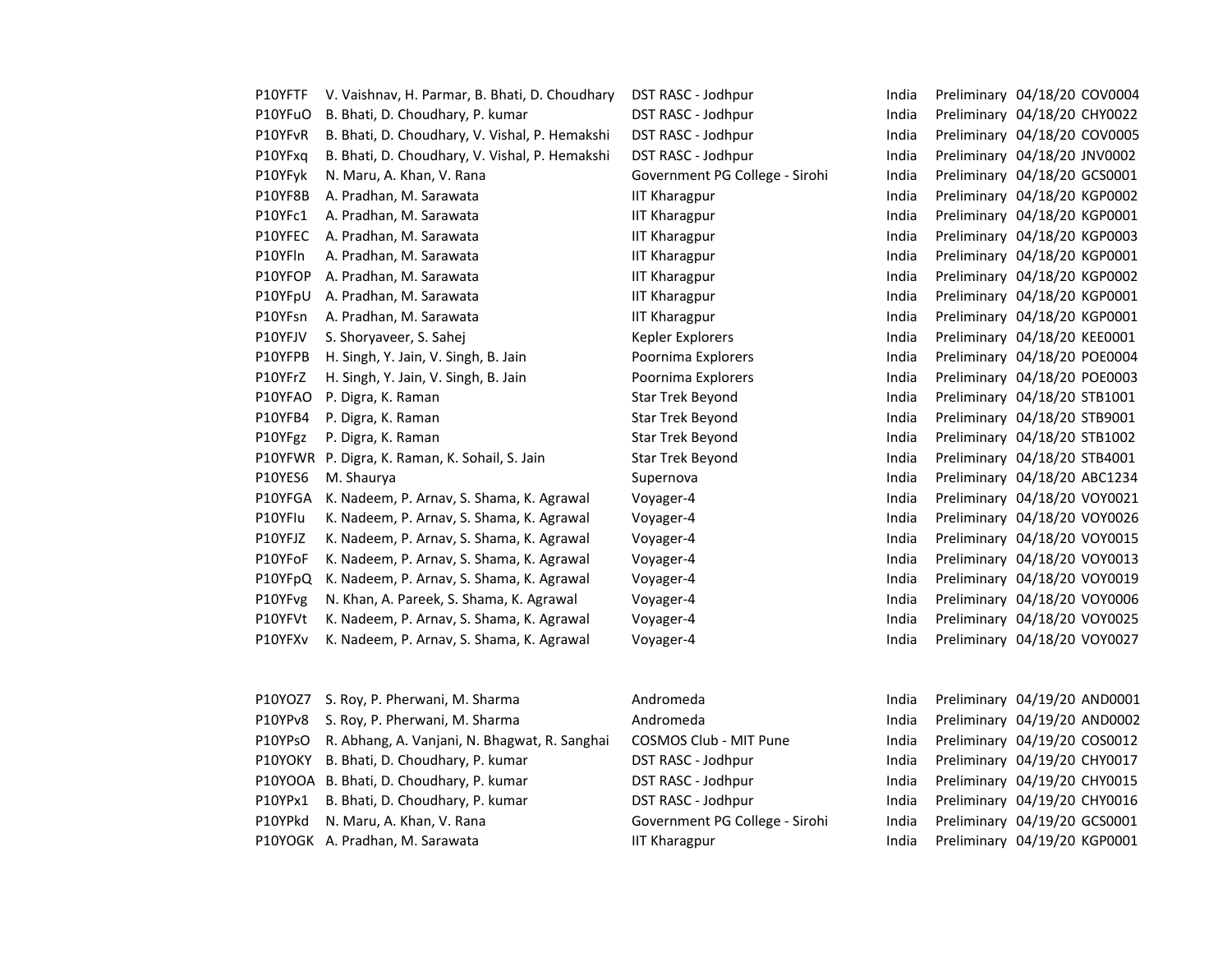|                 | P10YOFp S. Shoryaveer, S. Sahej                    | Kepler Explorers                     | India | Preliminary 04/19/20 KEE0002 |
|-----------------|----------------------------------------------------|--------------------------------------|-------|------------------------------|
| P10YPrn         | S. Shoryaveer, S. Sahej                            | Kepler Explorers                     | India | Preliminary 04/19/20 KEE0001 |
| P10YPCX         | H. Singh, Y. Jain, V. Singh, B. Jain               | Poornima Explorers                   | India | Preliminary 04/19/20 POE0006 |
| P10YP5O         | P. Digra, K. Raman                                 | <b>Star Trek Beyond</b>              | India | Preliminary 04/19/20 STB1002 |
| P10YPD5         | P. Digra, K. Raman                                 | <b>Star Trek Beyond</b>              | India | Preliminary 04/19/20 STB1001 |
| P10YOWk S.Richa |                                                    | Supernova                            | India | Preliminary 04/19/20 PQR1234 |
| P10YPvs         | S.Richa                                            | Supernova                            | India | Preliminary 04/19/20 PQR1234 |
|                 | P10YQsN A. Shivi, S. Pragya, S. Rupal              | The IIS University                   | India | Preliminary 04/19/20 IIS0008 |
| P10YOJ1         | G. Sakshi, J. Akshika, R. Pura, Y. Shivani         | University Maharani's College Jaipur | India | Preliminary 04/19/20 UMC0006 |
|                 | P10YOJm G. Sakshi, J. Akshika, R. Pura, Y. Shivani | University Maharani's College Jaipur | India | Preliminary 04/19/20 UMC0008 |
| P10YPyV         | K. Nadeem, P. Arnav, S. Shama, K. Agrawal          | Voyager-4                            | India | Preliminary 04/19/20 VOY0026 |
| P10YQ00         | K. Nadeem, P. Arnav, S. Shama, K. Agrawal          | Voyager-4                            | India | Preliminary 04/19/20 VOY0023 |
| P10YQcj         | K. Nadeem, P. Arnav, S. Shama, K. Agrawal          | Voyager-4                            | India | Preliminary 04/19/20 VOY0024 |
|                 |                                                    |                                      |       |                              |
|                 |                                                    |                                      |       |                              |
| P10ZaFr         | S. Roy, P. Pherwani, M. Sharma                     | Andromeda                            | India | Preliminary 04/21/20 AND0001 |
| P10Zaxv         | S. Roy, P. Pherwani, M. Sharma                     | Andromeda                            | India | Preliminary 04/21/20 AND0001 |
| P10ZbdQ         | S. Roy, P. Pherwani, M. Sharma                     | Andromeda                            | India | Preliminary 04/21/20 AND0003 |
| P10ZbHA         | S. Roy, P. Pherwani, M. Sharma                     | Andromeda                            | India | Preliminary 04/21/20 AND0004 |
| P10ZbKZ         | S. Roy, P. Pherwani, M. Sharma                     | Andromeda                            | India | Preliminary 04/21/20 AND0002 |
| P10Zbox         | S. Roy, P. Pherwani, M. Sharma                     | Andromeda                            | India | Preliminary 04/21/20 AND0002 |
| P10ZbXU         | S. Roy, P. Pherwani, M. Sharma                     | Andromeda                            | India | Preliminary 04/21/20 AND0001 |
| P10ZaDX         | R. Abhang, A. Vanjani, N. Bhagwat, R. Sanghai      | COSMOS Club - MIT Pune               | India | Preliminary 04/21/20 COS0015 |
| P10Zal9         | R. Abhang, A. Vanjani, N. Bhagwat, R. Sanghai      | COSMOS Club - MIT Pune               | India | Preliminary 04/21/20 COS0014 |
| P10ZaQS         | R. Abhang, A. Vanjani, N. Bhagwat, R. Sanghai      | COSMOS Club - MIT Pune               | India | Preliminary 04/21/20 COS0013 |
| P10Zb5E         | B. Bhati, D. Choudhary, V. Vishal, P. Hemakshi     | DST RASC - Jodhpur                   | India | Preliminary 04/21/20 CHY0006 |
| P10Zbbj         | B. Bhati, D. Choudhary, P. kumar                   | DST RASC - Jodhpur                   | India | Preliminary 04/21/20 CHY0012 |
| P10ZbdK         | B. Bhati, D. Choudhary, P. kumar                   | DST RASC - Jodhpur                   | India | Preliminary 04/21/20 CHY0013 |
| P10ZaJq         | N. Maru, A. Khan, V. Rana                          | Government PG College - Sirohi       | India | Preliminary 04/21/20 GCS0003 |
| P10ZaOz         | N. Maru, A. Khan, V. Rana                          | Government PG College - Sirohi       | India | Preliminary 04/21/20 GCS0002 |
| P10ZaPI         | N. Maru, A. Khan, V. Rana                          | Government PG College - Sirohi       | India | Preliminary 04/21/20 GCS0005 |
| P10ZavB         | N. Maru, A. Khan, V. Rana                          | Government PG College - Sirohi       | India | Preliminary 04/21/20 GCS0001 |
| P10ZaVR         | N. Maru, A. Khan, V. Rana                          | Government PG College - Sirohi       | India | Preliminary 04/21/20 GCS0004 |
| P10Zawa         | N. Maru, A. Khan, V. Rana                          | Government PG College - Sirohi       | India | Preliminary 04/21/20 GCS0003 |
| P10ZaXd         | N. Maru, A. Khan, V. Rana                          | Government PG College - Sirohi       | India | Preliminary 04/21/20 GCS0001 |
| P10Zbcl         | N. Maru, A. Khan, V. Rana                          | Government PG College - Sirohi       | India | Preliminary 04/21/20 GCS0001 |
| P10ZbQ0         | N. Maru, A. Khan, V. Rana                          | Government PG College - Sirohi       | India | Preliminary 04/21/20 GCS0001 |
| P10Zbs4         | N. Maru, A. Khan, V. Rana                          | Government PG College - Sirohi       | India | Preliminary 04/21/20 GCS0004 |